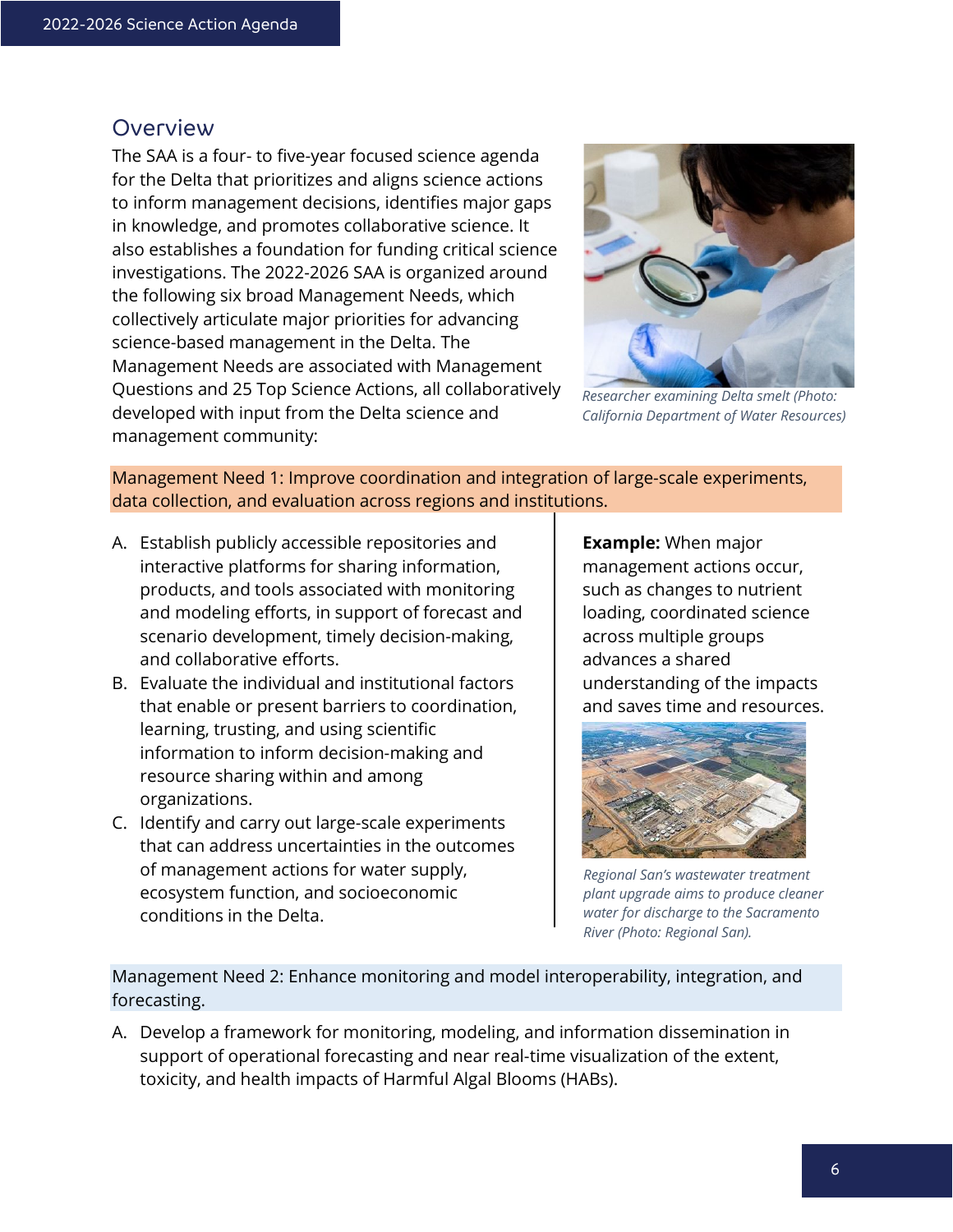- B. Enhance flood risk models through a coproduction process with Delta communities to quantify and consider tradeoffs among flood risk management, water supply management, habitat restoration, and climate adaptation.
- C. Evaluate and update monitoring programs to ensure their ability to track and inform management of climate change impacts, emerging stressors, and changes in species distributions.
- D. Iteratively develop and update forecasts of climatological, hydrological, ecological, and water quality conditions at various spatial and temporal scales that consider climate change scenarios.

**Example:** Managing HABs, and the negative impacts they wreak on communities and ecosystems, depends on the availability of working models, data, and the integration of monitoring and forecasting frameworks.



*Drone view of algal bloom in San Luis Reservoir in 2021 (Photo: California Department of Water Resources).*

Management Need 3: Expand multi-benefit approaches to managing the Delta as a socialecological system.

- A. Conduct studies to inform restoration approaches that are resilient to interannual hydrologic variation and climate change impacts.
- B. Develop integrated frameworks, data visualization tools, and models of the Delta socialecological system that evaluate the distribution of environmental benefits and burdens of management actions alongside anticipated climate change impacts.
- C. Identify how ecosystem restoration projects benefit and burden human communities, with an emphasis on environmental justice.
- D. Synthesize existing knowledge and conduct applied, interdisciplinary research to evaluate the costs and benefits of different strategies for minimizing introduction and spread of invasive species, and to inform early detection and rapid response strategies.
- E. Test and monitor the ability of tidal, nontidal, and managed wetlands and inundated floodplains to achieve multiple benefits over a range of spatial scales, including potential management costs, tradeoffs, and unintended consequences.

**Example:** Multi-benefit approaches to managed floodplains can simultaneously provide for agriculture, carbon sequestration, fish and wildlife habitat, and recreation.



*The Franks Tract (pictured) Futures project is exploring options for multibenefit restoration approaches (Photo: California Department of Fish and Wildlife).*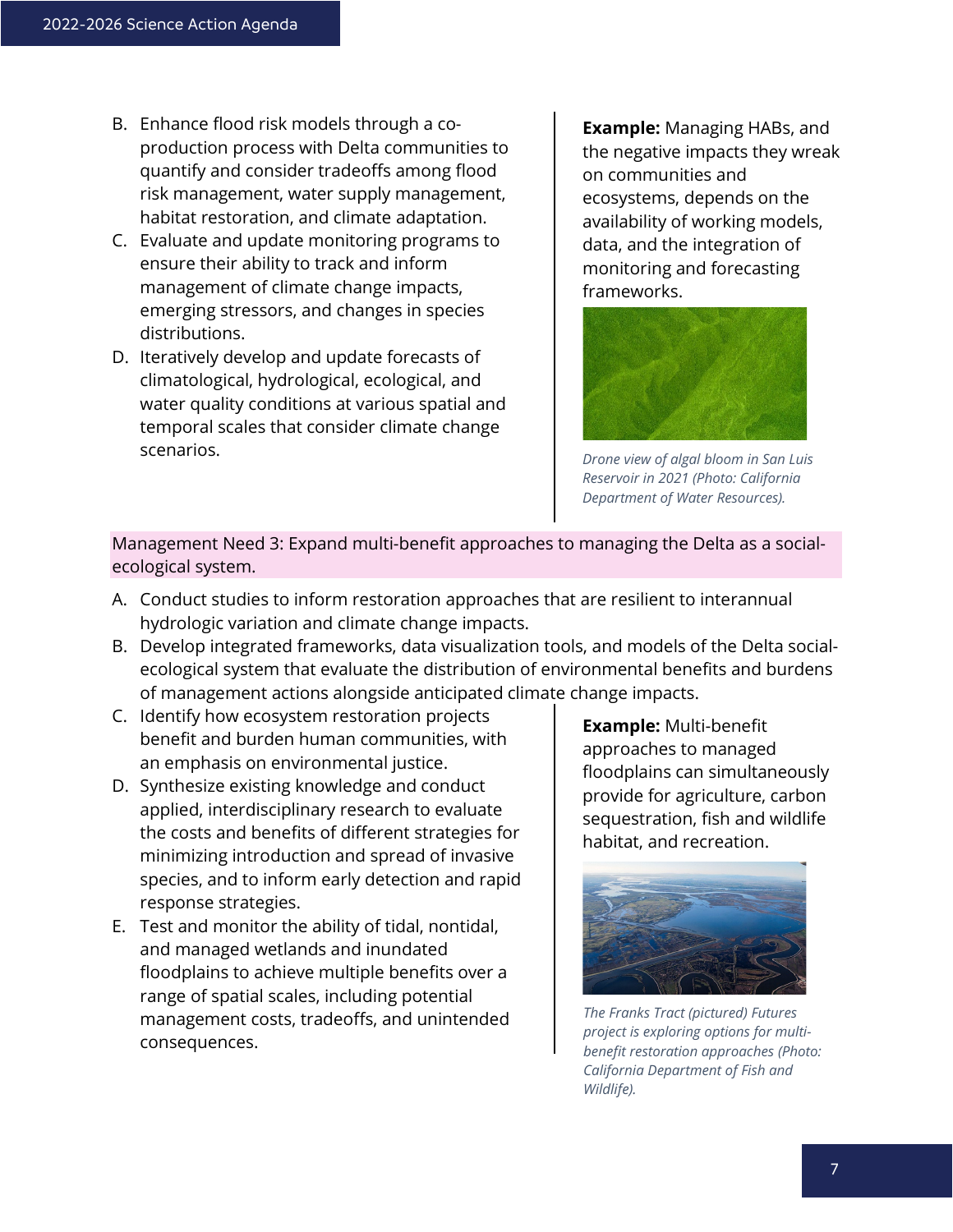Management Need 4: Build and integrate knowledge on social process and behavior of Delta communities and residents to support effective and equitable management.

- A. Collaboratively develop a long-term data collection and monitoring strategy for human communities in the Delta, with the goal of tracking and modeling metrics of resilience, equity, and well-being over time.
- B. Measure and evaluate the effects of using coproduction or community science approaches (in management and planning processes) on communities' perceptions of governance and decision-making processes.
- C. Use multi-method approaches (e.g., surveys, interviews, oral histories, and/or observations) to develop an understanding of how stakeholder values, and cultural, recreational, natural resource, and agricultural uses vary geographically and across demographics.

**Example:** A dearth of social data and research on how people live, work, and interact with the Delta limits effective and equitable management of the system.



*Fishing near Rio Vista Bridge (Photo: California Department of Water Resources).*

Management Need 5: Acquire new knowledge and synthesize existing knowledge of interacting stressors to support species recovery and ecosystem health.

- A. Identify and test innovative methods for effective control or management of invasive aquatic vegetation in tidal portions of the Delta under current and projected climate conditions.
- B. Identify environmental thresholds relevant to managed fish species and location-specific survival probabilities to develop strategies that will support species recovery.
- C. Identify the drivers and impacts of HABs severity and persistence.
- D. Integrate existing models of hydrodynamics, nutrients, and other food web drivers to allow forecasting the effects of interacting stressors on primary production and listed species.
- E. Quantify spatial and temporal "hotspots" of chemical contaminants and evaluate ecosystem effects through monitoring, modeling, and laboratory studies.

**Example:** With globalization and climate change, new tools are needed to manage and predict invasive aquatic vegetation and the associated environmental stress it inflicts.



*Invasive water hyacinth in the Delta (Photo: Delta Science Program).*